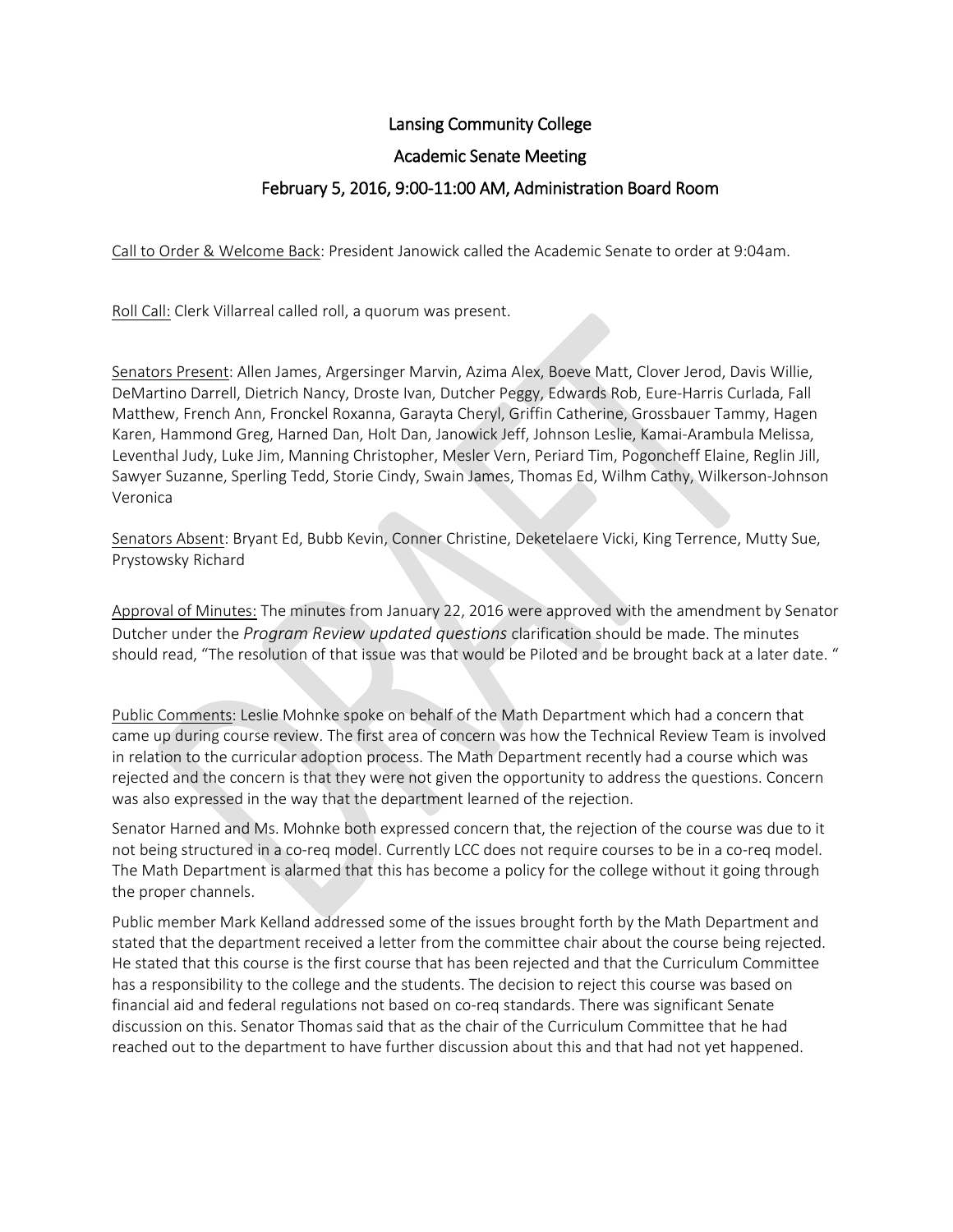President Janowick made clear that the Curriculum Committee does have that authority by their charter granted to them by the Academic Senate to reject courses. If there is concern over the philosophy of courses having to be in a co-req model that can be put on the agenda for a later date.

Senator Davis commented on MTA and asked that more faculty participate in international events.

MTA public member Rafeeq McGiveron spoke on courses that do and do not transfer and the effects on students.

President's Report: President Janowick gave a synopsis of the AACU event he had attended last week. He stated that there is value in going to conferences for many reasons and that it was exciting to see how far ahead LCC is as an educational institution in many areas including Operation 100%, the CTE department, and our work with online courses.

Curriculum Committee new courses and degrees. Senator Thomas spoke on the consent agenda courses. Jeff Hubert was recognized for his work with the fire science program. Fire 265, ARTS 207, and the Studio Art/AFA degree was approved by the Academic Senate with no objections.

- $\triangleright$  Senator Pogoncheff motioned to approve the AA and AS Transfer Studies degrees, it was approved with no objection with the stipulation that the document will be updated in the future if changes are needed.
	- o Suggested changes and Senate discussion included:
		- Vice President Periard suggested under section1B of the English Composition, to add Writing 122 as a recommended course due to several of our transfer partners requiring it for a bachelor's degree. If students take speech they can meet requirements for General Associate instead of the AS. He also suggested, under Section 2 Concentration that it should state students can select course codes numbered 121-294, and not include code 120 due to many courses with a 120 code not being courses taken by majors.
		- Public member Rafeeq McGivern, stated that the transfer studies degrees are the most professional guess at what courses a student needs to transfer to a four year degree. He said students should meet with an academic advisor to be sure these recommendations stated in the transfer studies degrees fit each student's needs.
			- He will remove the Math and Statistic courses from the AA as suggested by Senator Luke.
			- He addressed Vice President Periard's recommendation and said he would change the courses if he insisted but it is not advisable in his opinion.
		- **Senator Clover is looking to transfer to U of M and is having difficulty transferring** math courses. Senator Luke said that it is unique to U of M, Ann Arbor, not any of the other branches of U of M.
		- Senator Johnson suggested adding English or Writing Composition 1 and 2 as a sequence.
		- Senator Holt asked if these would replace the current AA and AS recommendations that have a concentration in something. Mr. McGiveron said these will not replace current recommendations, this is for transfer students who do not have a set degree.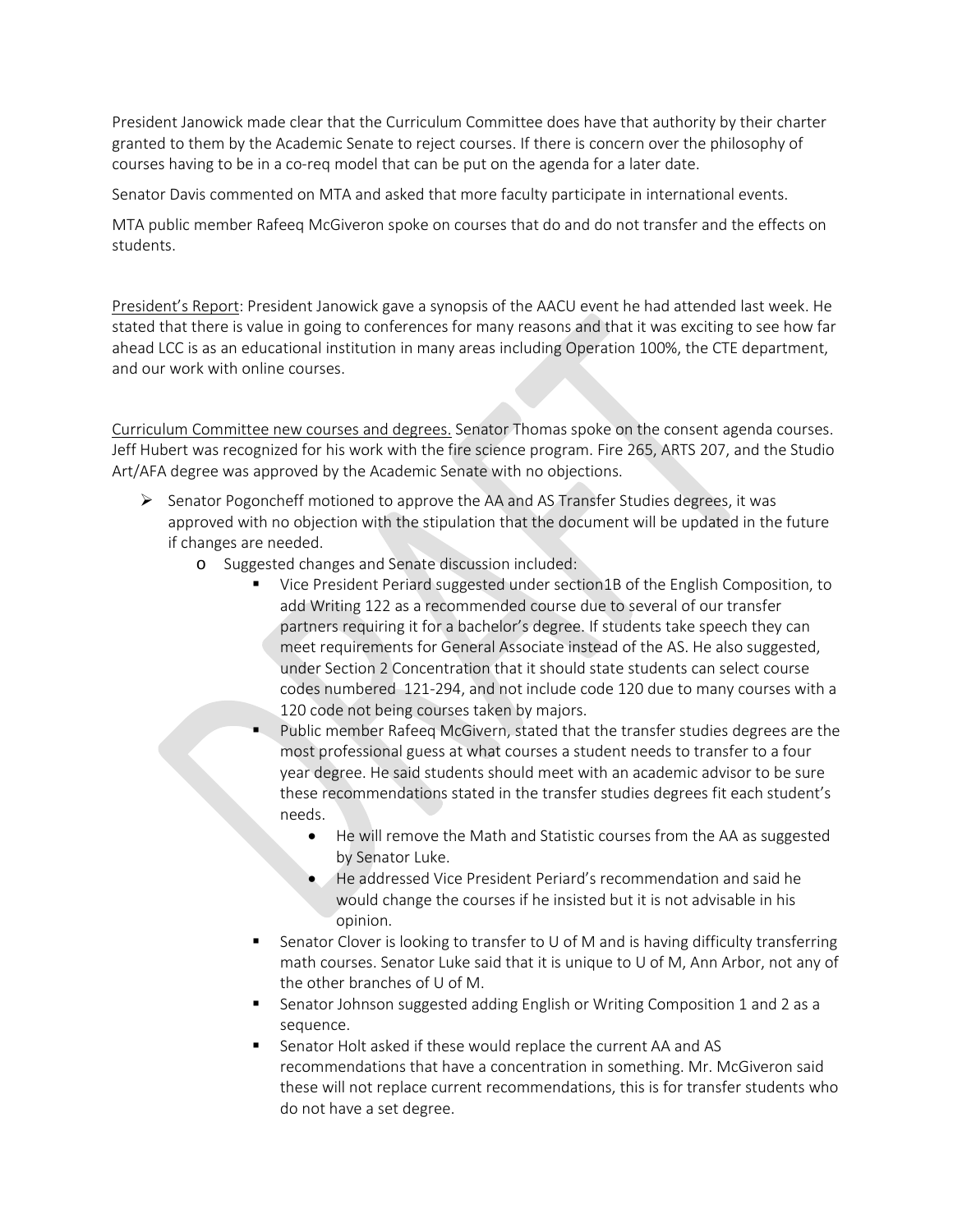- Senator Dutcher asked if the language could be made stronger for students to speak with an advisor.
- **President Janowick stated that these documents are good for students and for** the institution, as it will enable a higher student completion rate.
- $\triangleright$  Senator Thomas invited Senators to attend the Curriculum Committee meetings.

eLearning: President Janowick announced that the shared welcome announcement is now ready to be launched and could be rolled out this summer if Senators are still comfortable moving forward.

- $\triangleright$  Vice President Periard asked if there is a sample that could be brought back to colleagues. President Janowick will send out a sample to take to departments and then we will review at the next meeting.
- $\triangleright$  President Janowick asked Senator Holt to send the directions for reviewing the new eLearning student D2L training course so it can be shared with the Senate.

Tech Career's HLC Process: Senator Wilhm presented on the Tech Careers HLC process that was developed. Dean Cosgrove wrote a policy on how to evaluate tested experience, he convened with the subject matter experts known as the Faculty Qualifications Committee. Senator Wilhm stated that the process and faculty records are fluid documents which are being continually updated. This process is for all of the faculty and the 500 courses within Tech Careers. Every fall a letter will be sent out to faculty to ask if there are updates.

- Vice President Periard asked who did the review of qualifications. Senator Wilhm said it was completed in Technical Careers and then it went through Academic Affairs.
- $\triangleright$  Senator Storie asked if there were faculty that did not meet the qualification requirements after being reviewed by Academic Affairs. Senator Wilhm said that there was one teacher that did not qualify for one course. She also said that there were many that will qualify to teach additional courses.
- $\triangleright$  There was significant questions and discussion over the Tech Careers HLC process. Senator DeMartino asked if the document is available to the public, and would it be used as a standard to hire new faculty. Senator Wilhm said that they are using the document as a standard for new hires. President Janowick said that he hopes the campus will take what Tech Careers has done as a model for the rest of the campus.
- $\triangleright$  Final comments were expressed that the HLC process needs to be consistent across campus(s) and that faculty should be involved in the process.

## By-laws revision:

- $\triangleright$  Elections: There were several friendly amendments made to this section
	- o There was significant Senate discussion on the communication process for elections. Secretary Manning said that there is a procedure that has been developed for elections that he will bring to the Senate at the next meeting.
	- o Senator DeMartino motioned to close debate and to bypass the second reading, which was seconded by Senator Storie. There was more than two thirds vote in favor and the motion was adopted.
- $\triangleright$  A motion was made to approve the bylaws changes and it was unanimously agreed upon.